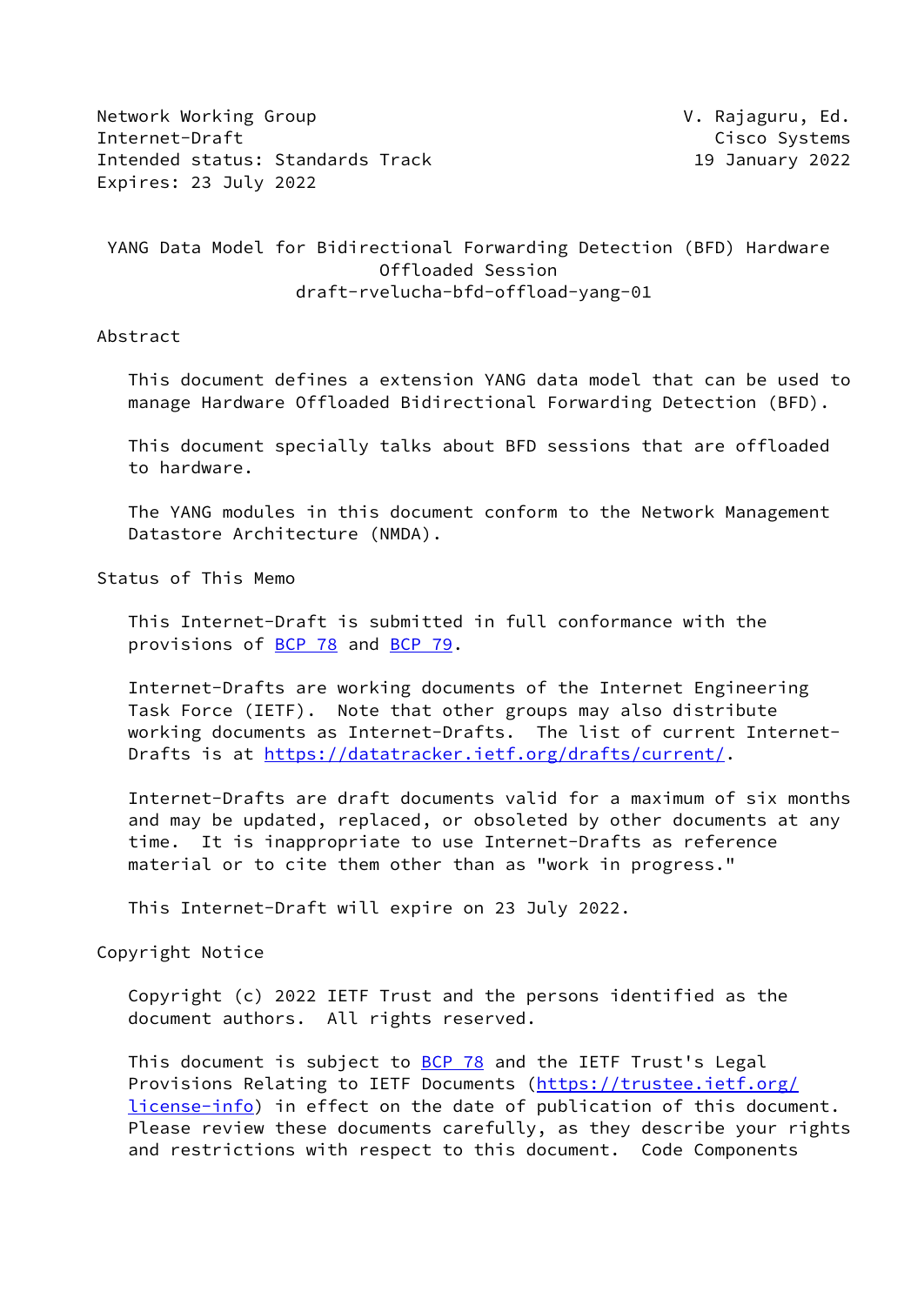# <span id="page-1-1"></span>Internet-Draft BFD YANG January 2022

 extracted from this document must include Revised BSD License text as described in Section 4.e of the **Trust Legal Provisions** and are provided without warranty as described in the Revised BSD License.

## Table of Contents

| $\frac{3}{2}$ . BFD IP single-hop-ext hierarchy 3 |                |
|---------------------------------------------------|----------------|
| BFD IP single-hop ext YANG Module 3<br>4.         |                |
| 5.                                                |                |
|                                                   |                |
|                                                   |                |
|                                                   | $\overline{5}$ |
|                                                   | <u>6</u>       |
|                                                   |                |

### <span id="page-1-0"></span>[1](#page-1-0). Introduction

 This document defines an extension YANG data model to base model [\[I-D.ietf-bfd-yang](#page-5-3)] that can be used to manage BFD sessions that are offloaded to hardware. BFD is a network protocol which is used for liveness detection of arbitrary paths between systems.

## <span id="page-1-2"></span>[1.1](#page-1-2). Requirements Language

 The key words "MUST", "MUST NOT", "REQUIRED", "SHALL", "SHALL NOT", "SHOULD", "SHOULD NOT", "RECOMMENDED", "MAY", and "OPTIONAL" in this document are to be interpreted as described in [BCP 14](https://datatracker.ietf.org/doc/pdf/bcp14) [[RFC2119](https://datatracker.ietf.org/doc/pdf/rfc2119)] [\[RFC8174](https://datatracker.ietf.org/doc/pdf/rfc8174)] when, and only when, they appear in all capitals, as shown here.

### <span id="page-1-3"></span>[1.2](#page-1-3). Tree Diagrams

 This document uses the graphical representation of data models defined in [[RFC8340\]](https://datatracker.ietf.org/doc/pdf/rfc8340).

## <span id="page-1-4"></span>[2](#page-1-4). Design of the Data Model

 This yang model which is extension to base BFD yang mode been designed to manage BFD HW offloaded sessions. This new "bfd"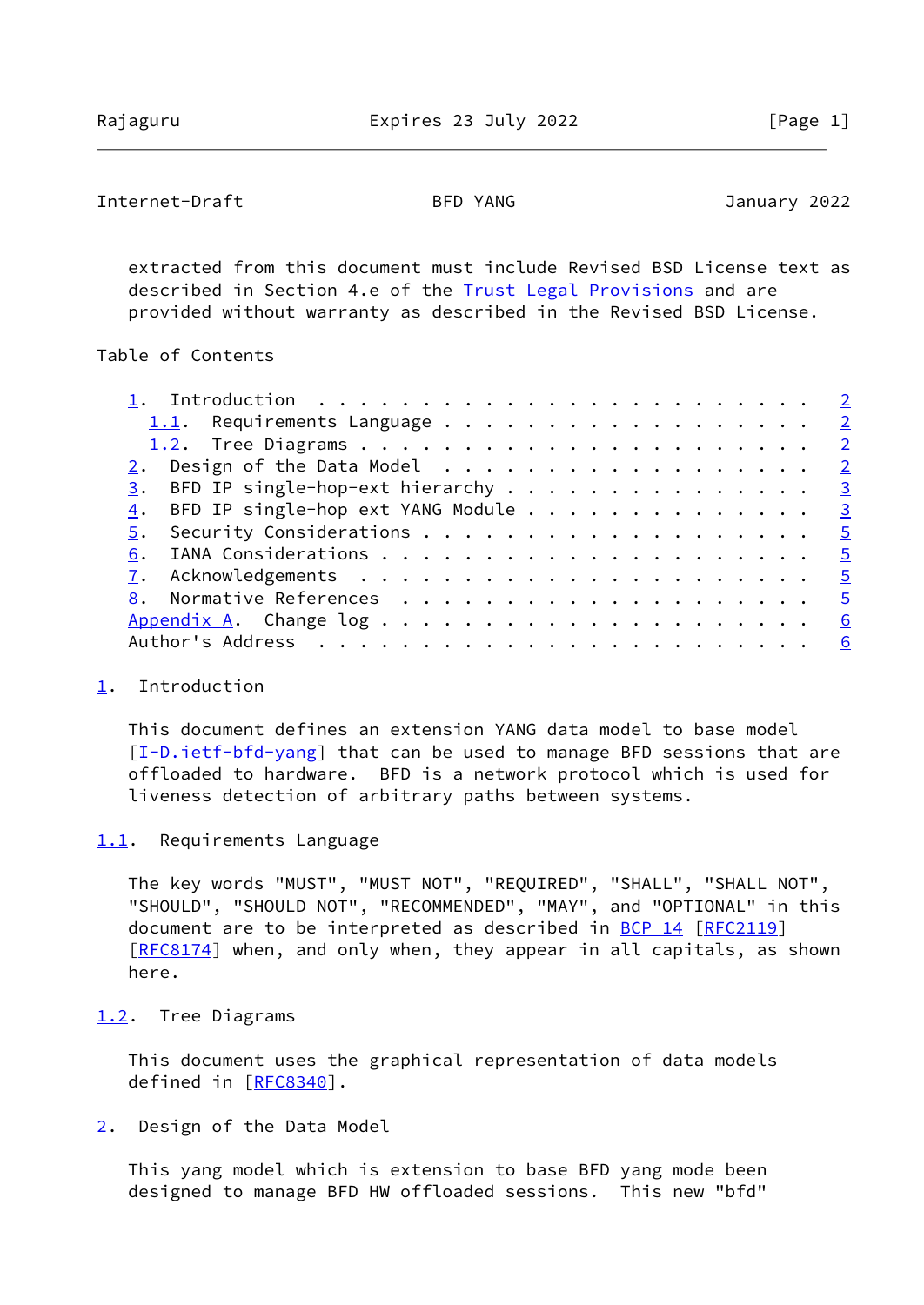container is augmented by all the YANG modules for their respective specific information:

Rajaguru Expires 23 July 2022 [Page 2]

<span id="page-2-1"></span>Internet-Draft BFD YANG January 2022

- 1. ietf-bfd-ip-sh-ext.yang augments "/routing/control-plane protocols/control-plane-protocol/bfd/ip-sh/sessions/session" with the "ip-sh-ext" container for BFD sessions over IP single-hop extension.
- <span id="page-2-0"></span>[3](#page-2-0). BFD IP single-hop-ext hierarchy

 An "ip-sh-ext" node is added under "bfd" node in control-plane protocol. The operational state data for each BFD IP single-hop session is under this "ip-sh-ext" node.

```
 module: ietf-bfd-ip-sh-ext
 augment /rt:routing/rt:control-plane-protocols
          /rt:control-plane-protocol/bfd:bfd/bfd-ip-sh:ip-sh
          /bfd-ip-sh:sessions/bfd-ip-sh:session:
     +--rw ip-sh-ext
        +--ro session-running-ext
           +--ro session-offloaded? boolean
```
<span id="page-2-2"></span>[4](#page-2-2). BFD IP single-hop ext YANG Module

This YANG module imports "ietf-bfd-ip-sh" from RFCXXX and augments.

```
 <CODE BEGINS> file "ietf-bfd-ip-sh-ext@2021-07-27.yang"
 module ietf-bfd-ip-sh-ext {
```
 yang-version 1.1; namespace "urn:ietf:params:xml:ns:yang:ietf-bfd-ip-sh-ext"; prefix "bfd-ip-sh-ext"; // RFC Ed.: replace occurences of XXXX with actual RFC number and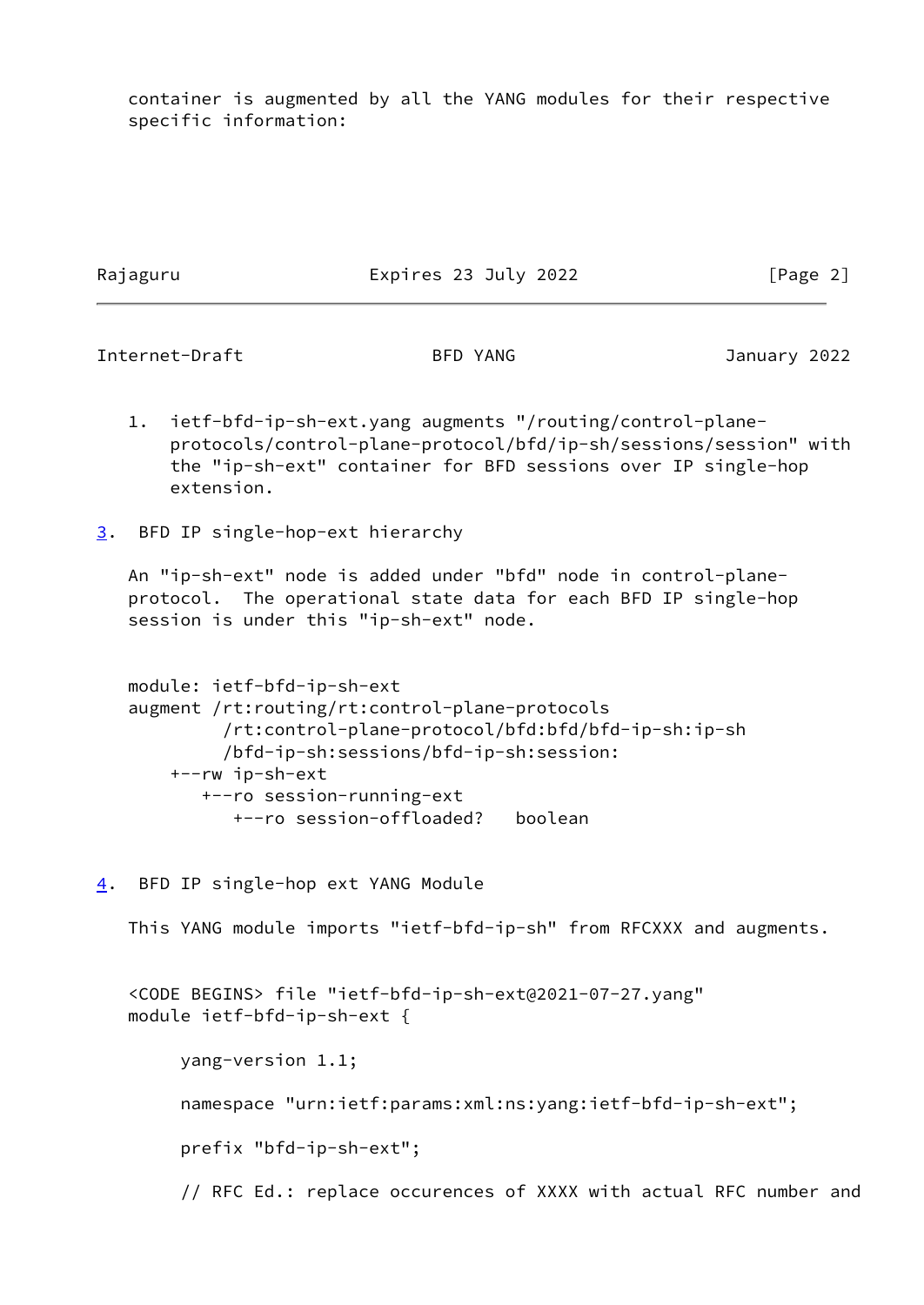```
 // remove this note
         import ietf-bfd {
          prefix "bfd";
           reference "RFC XXXX: YANG Data Model for BFD";
         }
         import ietf-routing {
          prefix "rt";
           reference
           "RFC 8349: A YANG Data Model for Routing Management
              (NMDA version)";
Rajaguru                             Expires 23 July 2022                   [Page 3]
Internet-Draft BFD YANG January 2022
        }
         import ietf-bfd-ip-sh {
          prefix "bfd-ip-sh";
          reference
            "RFC XXXX: A YANG data model for BFD IP single-hop";
         }
        organization "IETF BFD Working Group";
         contact
          http://tools.ietf.org/wg/bfd>
           WG List: <rtg-bfd@ietf.org>
           Editors: Rajaguru Veluchamy (rvelucha@cisco.com)";
        description
           "This module contains the YANG definition for BFD IP single-hop
           RFC 5881 with some extended info.
           Copyright (c) 2018 IETF Trust and the persons
            identified as authors of the code. All rights reserved.
           Redistribution and use in source and binary forms, with or
           without modification, is permitted pursuant to, and subject
           to the license terms contained in, the Simplified BSD License
            Section 4.c of the IETF Trust's Legal Provisions
           Relating to IETF Documents
            (http://trustee.ietf.org/license-info).
```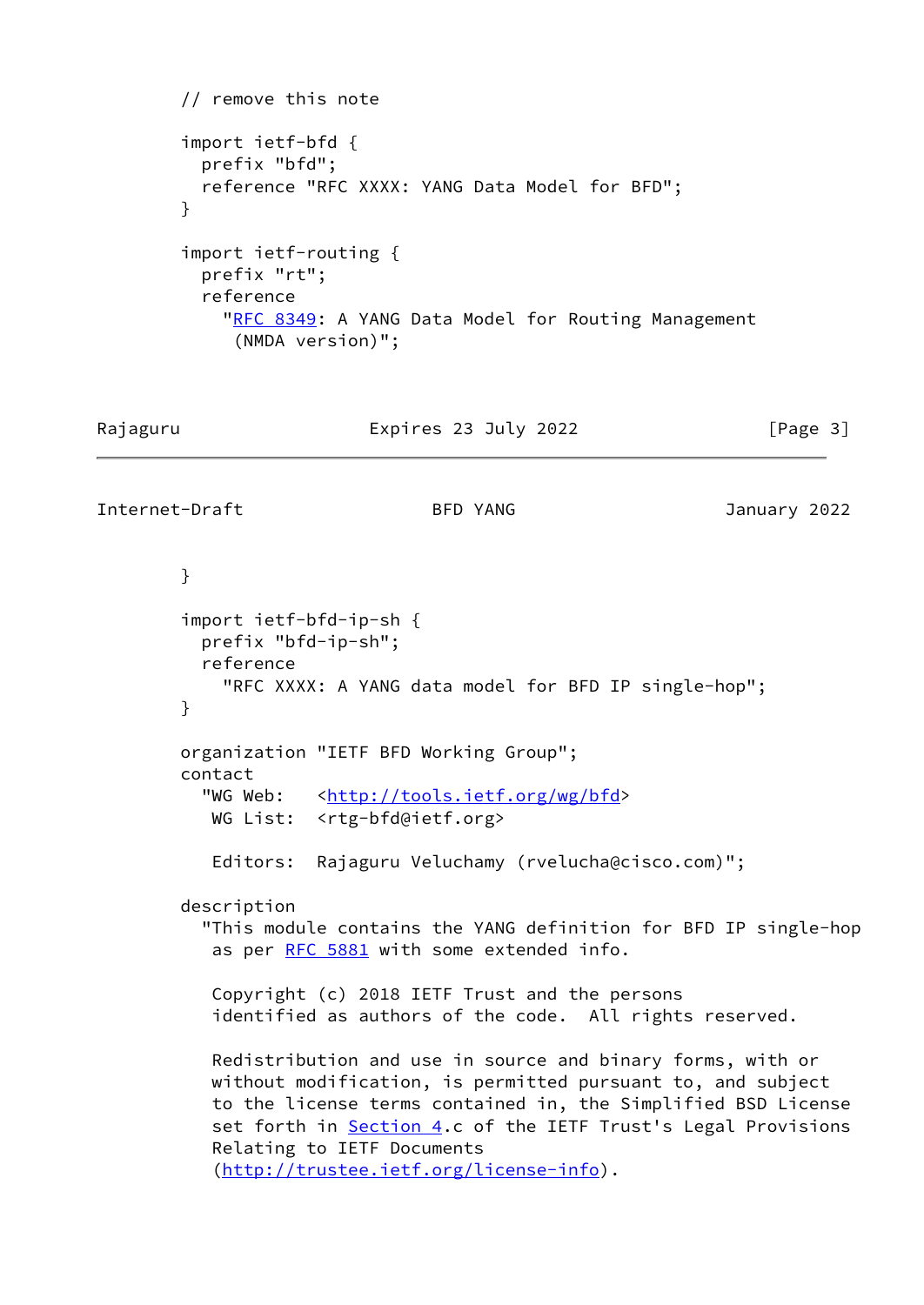```
 This version of this YANG module is part of RFC XXXX; see
           the RFC itself for full legal notices.";
        reference "RFC XXXX";
        revision 2021-07-26 {
          description "Initial revision.";
          reference "RFC XXXX: A YANG data model for BFD IP single-hop
          extension";
        }
        /*
         * Augments
         */
        augment "/rt:routing/rt:control-plane-protocols/"
              + "rt:control-plane-protocol/bfd:bfd/bfd-ip-sh:ip-sh/"
              + "bfd-ip-sh:sessions/bfd-ip-sh:session" {
          description "BFD augmentation for IP single-hop-ext";
          container ip-sh-ext {
Rajaguru Expires 23 July 2022 [Page 4]
Internet-Draft BFD YANG January 2022
          description "BFD IP single-hop top level container with
          extension";
            container session-running-ext {
                config "false";
                description "BFD IP single-hop extension details";
                leaf session-offloaded {
                  type boolean;
                  description "Indicates whether BFD session is running
                  in HW.";
 }
 }
          }
        }
      }
   <CODE ENDS>
5. Security Considerations
   TBD.
```
<span id="page-4-2"></span><span id="page-4-0"></span>[6](#page-4-2). IANA Considerations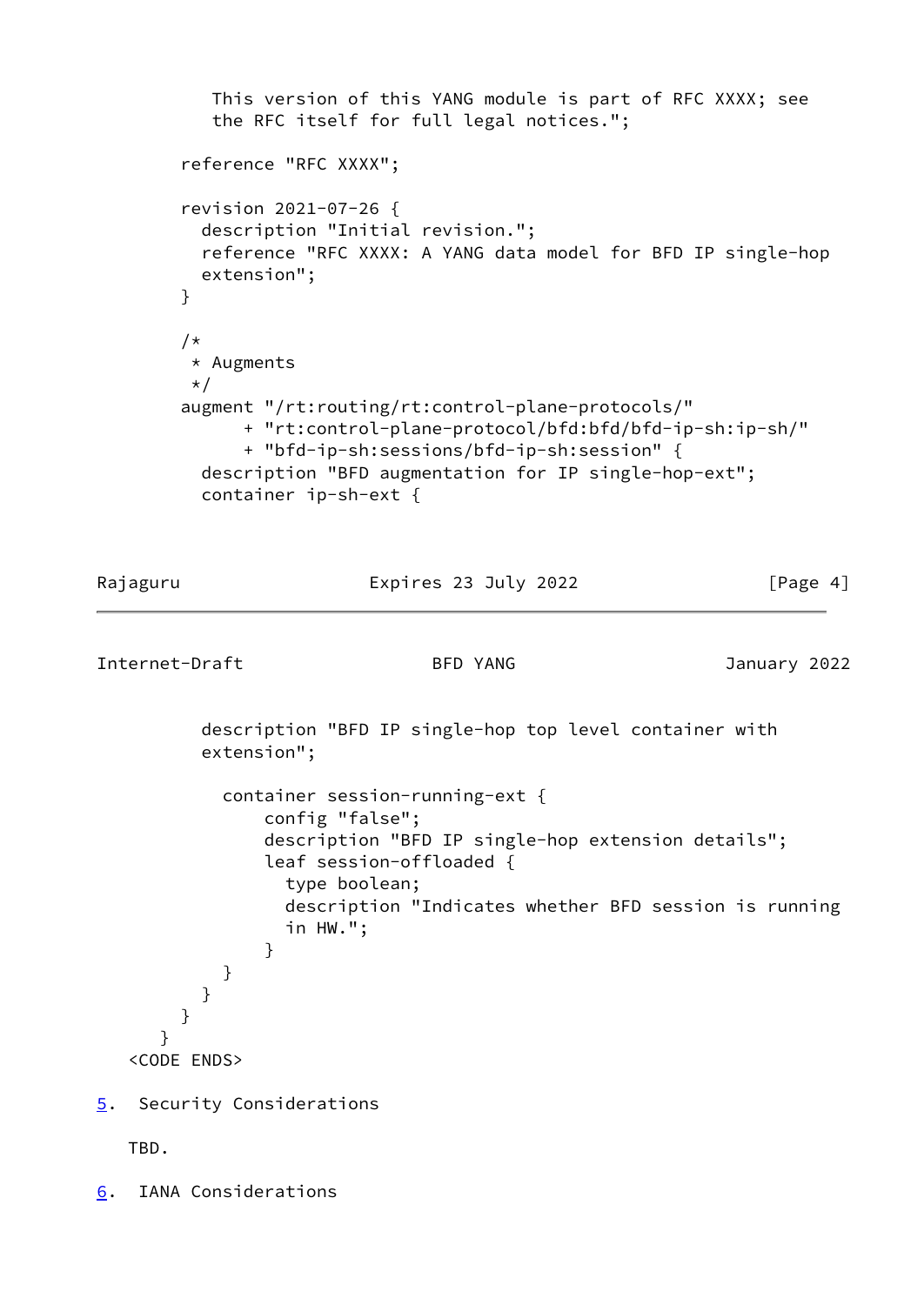None.

<span id="page-5-0"></span>[7](#page-5-0). Acknowledgements

 I would like to thank Vengada Prasad Govindan for his support and guidance on this work.

<span id="page-5-1"></span>[8](#page-5-1). Normative References

<span id="page-5-3"></span>[I-D.ietf-bfd-yang]

 Rahman, R., Zheng, L., Jethanandani, M., Pallagatti, S., and G. Mirsky, "YANG Data Model for Bidirectional Forwarding Detection (BFD)", Work in Progress, Internet Draft, [draft-ietf-bfd-yang-17](https://datatracker.ietf.org/doc/pdf/draft-ietf-bfd-yang-17), 21 October 2021, <[https://www.ietf.org/archive/id/draft-ietf-bfd-yang-](https://www.ietf.org/archive/id/draft-ietf-bfd-yang-17.txt) [17.txt](https://www.ietf.org/archive/id/draft-ietf-bfd-yang-17.txt)>.

- [RFC2119] Bradner, S., "Key words for use in RFCs to Indicate Requirement Levels", [BCP 14](https://datatracker.ietf.org/doc/pdf/bcp14), [RFC 2119](https://datatracker.ietf.org/doc/pdf/rfc2119), DOI 10.17487/RFC2119, March 1997, <[https://www.rfc-editor.org/info/rfc2119>](https://www.rfc-editor.org/info/rfc2119).
- [RFC3688] Mealling, M., "The IETF XML Registry", [BCP 81](https://datatracker.ietf.org/doc/pdf/bcp81), [RFC 3688](https://datatracker.ietf.org/doc/pdf/rfc3688), DOI 10.17487/RFC3688, January 2004, <[https://www.rfc-editor.org/info/rfc3688>](https://www.rfc-editor.org/info/rfc3688).

| Rajaguru | Expires 23 July 2022 | [Page $5$ ] |
|----------|----------------------|-------------|
|          |                      |             |

<span id="page-5-2"></span>Internet-Draft BFD YANG January 2022

- [RFC5880] Katz, D. and D. Ward, "Bidirectional Forwarding Detection (BFD)", [RFC 5880,](https://datatracker.ietf.org/doc/pdf/rfc5880) DOI 10.17487/RFC5880, June 2010, <[https://www.rfc-editor.org/info/rfc5880>](https://www.rfc-editor.org/info/rfc5880).
- [RFC5881] Katz, D. and D. Ward, "Bidirectional Forwarding Detection (BFD) for IPv4 and IPv6 (Single Hop)", [RFC 5881](https://datatracker.ietf.org/doc/pdf/rfc5881), DOI 10.17487/RFC5881, June 2010, <[https://www.rfc-editor.org/info/rfc5881>](https://www.rfc-editor.org/info/rfc5881).
- [RFC6020] Bjorklund, M., Ed., "YANG A Data Modeling Language for the Network Configuration Protocol (NETCONF)", [RFC 6020](https://datatracker.ietf.org/doc/pdf/rfc6020), DOI 10.17487/RFC6020, October 2010, <[https://www.rfc-editor.org/info/rfc6020>](https://www.rfc-editor.org/info/rfc6020).

[RFC6241] Enns, R., Ed., Bjorklund, M., Ed., Schoenwaelder, J., Ed.,